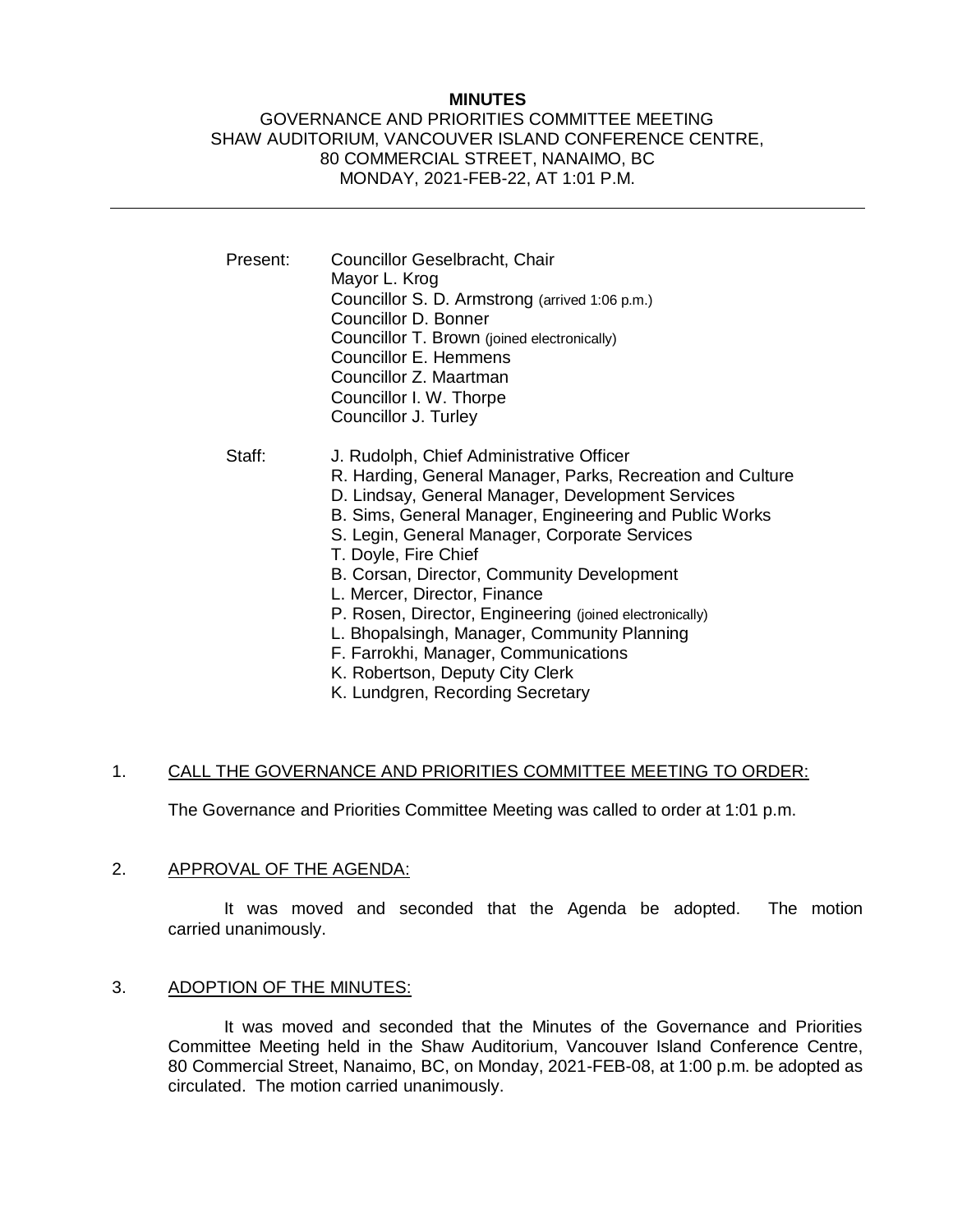## 4. REPORTS:

#### a. AGENDA PLANNING:

(1) Governance and Priorities Committee Agenda Planning

Introduced by Jake Rudolph, Chief Administrative Officer.

- Overview of upcoming Governance and Priority Committee (GPC) meeting topics:
	- o Community Amenity Contribution Policy is scheduled for 2021-MAR-08
	- o Building Permit Review coordinated by consultant Allen Neilson, Neilson Strategies, is scheduled for 2021-MAR-22
	- o Recommend a Special GPC be scheduled for 2021-MAR-29

Councillor Armstrong entered the Shaw Auditorium at 1:06 p.m.

Committee discussion took place. Highlights included:

- Suggestion to have public involvement on some GPC agenda topics
- Status update on "Neighbourhood Association Part Two" topic
- Suggested a GPC topic on housing; specifically how various plans work together (Affordable Housing Strategy, Short Term Rental Policy, Community Amenity Contributions, and Health and Housing Action Plan)
- Clarification on the process for prioritizing GPC agenda planning topics

Jake Rudolph, Chief Administrative Officer, spoke regarding the agenda planning process and suggested Staff return to the Committee with a timeline for the items currently listed on the GPC agenda planning document.

Committee discussion continued as follows:

- The inclusion of possible outcomes to be listed next to each topic on the agenda planning list
- Status update on the agenda planning future topic of "Crosswalk Safety"
- Committee members to fill out the Agenda Planning Future Topic Framework form with a few topics of priority and to identify desired outcomes for discussion
- Topics identified as priorities include: The Street Entertainer Bylaw, 1 Port Drive, Crosswalk Safety, Waterfront Walkway, Neighbourhood Associations, the Community Amenity Contribution Policy, and Election Signage
- Importance of community involvement and suggestion to have the GPC Agenda Planning Topics schedule posted for public awareness
- Would like to see a list of topics and then Council members come prepared to discuss with a set of objectives or motion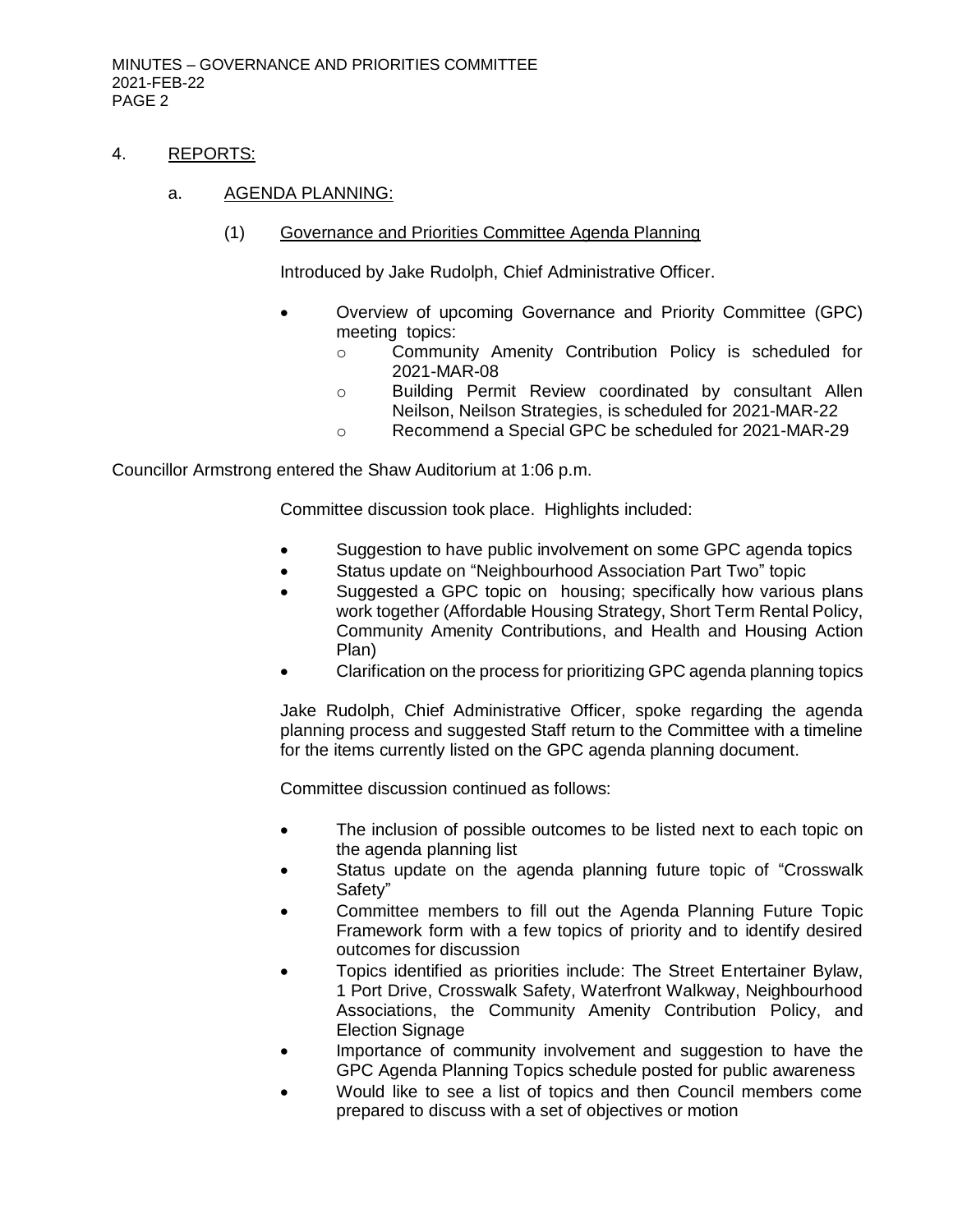## b. GOVERNANCE AND MANAGEMENT EXCELLENCE:

(1) Council Resolutions Update

Introduced by Karen Robertson, Deputy City Clerk.

Committee discussion took place. Highlights included:

- Procedure for finding out the progress of particular resolutions
	- Status update on several resolutions currently in progress:
		- o Boxwood Road Roundabout
			- o East Wellington Park
			- o Youth Advisory
			- o Outdoor Stadium
- Resolution progress is useful information and hope to receive updates more frequently

Jake Rudolph, Chief Administrative Officer, noted that resolution status updates could be brought back to the Committee on a quarterly basis.

Committee discussion continued regarding a status update for the Residential Street Parking resolution.

(2) Health and Housing Action Plan Implementation

Introduced by Dale Lindsay, General Manager, Development Services:

- Provided an update on the final Health and Housing Action Plan
- The Health and Housing Task Force (HHTF) passed a motion 2021-FEB-10 requesting that Council direct Staff to establish a transition group

Councillor Bonner, Chair of the Health and Housing Task Force, and Councillor Hemmens, Co-Chair, thanked those who participated and worked on the project including, Staff, and representatives from BC Housing, the Federal Government, the Health agencies, SFN, the First Nations Health Authority, Dr. Alina Turner and others who participated in the committee work. He noted that there are some issues that still need to be looked at in the future, including short term rentals.

Committee discussion took place. Highlights included:

- Noted concerns expressed by members of the public regarding some aspects of the action plan
- Provincial government funding
- The target goal of 51% indigenous people to have a seat at the table, as described on page 27 of the Health and Housing Action Plan
- The continued use of the Affordable Housing Strategy
- Resourcing the Health and Housing Action Plan implementation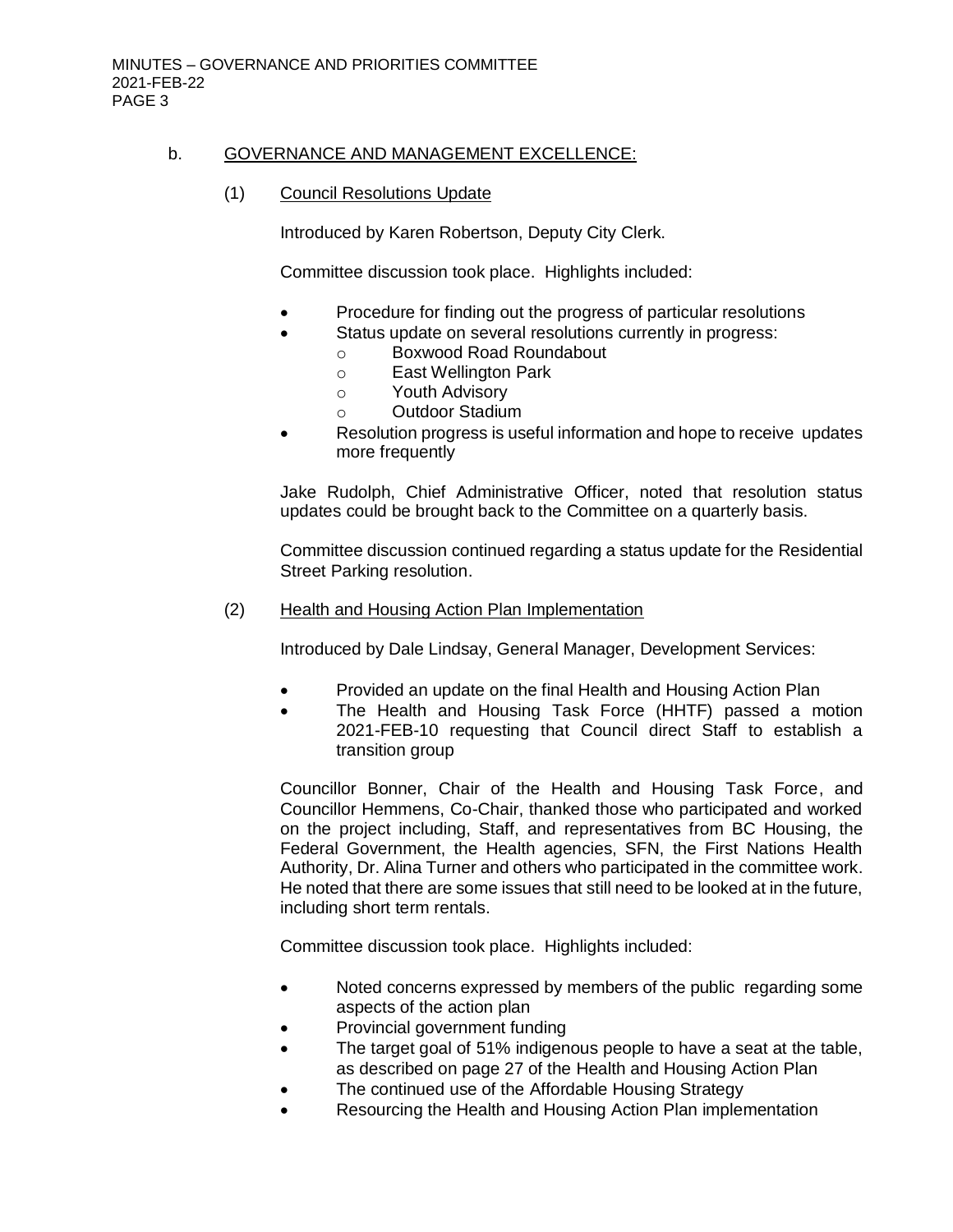Lisa Bhopalsingh, Manager, Community Planning, clarified that the Systems Planning Map and the HelpSeeker platform are used for both service navigation as well as providing a database to extract information.

#### c. REIMAGINE NANAIMO

## (1) REIMAGINE NANAIMO Phase ll

Introduced by Dale Lindsay, General Manager, Development Services.

#### Presentation:

- 1. Lisa Bhopalsingh, Manager, Community Planning, provided a PowerPoint presentation. Highlights included:
	- Presentation of the Draft REIMAGINE NANAIMO Milestone Calendar
	- Calendar highlights key updates and decision points
	- Returning to the 2021-MAR-08 GPC meeting regarding integrating the Doughnut Economics Framework model in the REIMAGINE NANAIMO plan
	- Overview of what to expect for phase two and three of REIMAGINE NANAIMO process

Committee discussion took place. Highlights included:

- Committee members to be included in the charrette scheduled for March to identify target indicators for use in developing the City Portrait for Nanaimo
- The opportunity for the community to be involved
- Strong engagement in the REIMAGINE NANAIMO process despite COVID-19
- Thanked everyone involved in the REIMAGINE NANAIMO process
- The importance of community feedback and further opportunity for the public to be involved in this process
- Concerns that the charrette discussion would be limited to select interest groups

Lisa Bhopalsingh, Manager, Community Planning, clarified the timeline for public engagement. She noted that the charrette will aid Staff with the more technical aspect and that there will be opportunity for the public to provide feedback in phase three.

Dale Lindsay, General Manager, Development Services, noted that the draft calendar presented is intended to provide targets; however, it is Council's decision to make any changes or additions.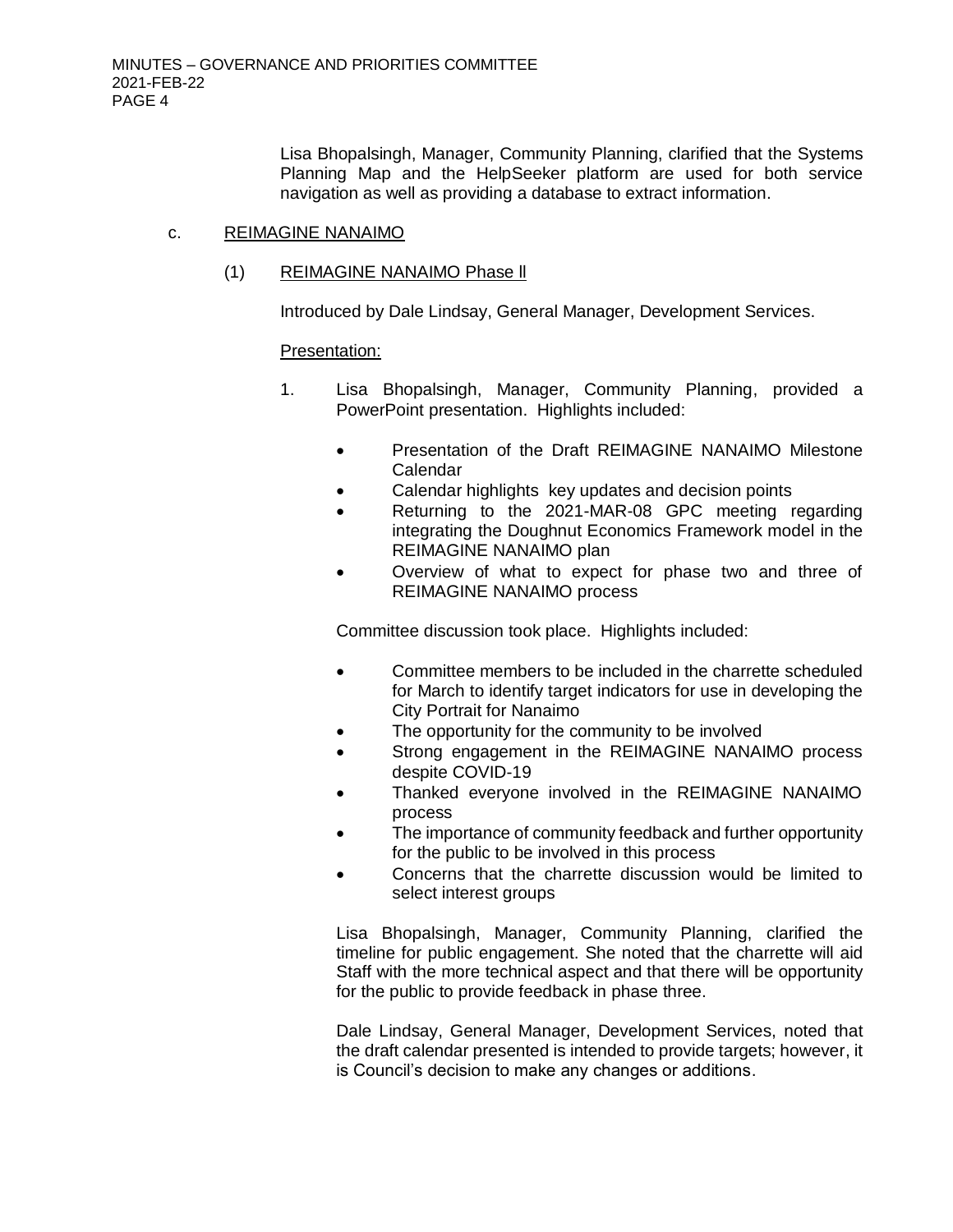Committee discussion continued as follows:

 Input from key individuals from the Health and Housing Task Force and the Economic Development Task Force, and developers would be valuable

Lisa Bhopalsingh, Manager, Community Planning, added that the purpose of the charrette is to refine information and not intended to exclude the wider community.

Lisa Bhopalsingh, Manager, Community Planning, continued her presentation as follows:

- Noted that the milestone calendar will always be in draft form to allow the committee to make any changes or additions
- Concluded presentation by displaying art work and a poem entry submission from Connie Paul

# d. ECONOMIC HEALTH:

(1) Canada Healthy Communities Initiative - First Intake

Introduced by Shelley Legin, General Manager, Corporate Services:

- Provided the Committee with information regarding a grant application for the Canada Healthy Communities initiative
- Grant was announced on 2021-FEB-09, and the application deadline for the first intake is 2021-MAR-09
	- Staff identified two potential projects that best fit the grant criteria
		- o Lighting of the E&N Trail (\$250,000)
		- o Lenhart Bridge Replacement (\$250,000)

Committee discussion took place. Highlights included:

- Lighting of the E&N Trail may have a larger impact on the community as a whole
- Project would light a portion (750 metres) of the trail and currently there are no plans for additional lighting on the trail
- Lighting would be electrical circuits as opposed to solar powered

Shelley Legin, General Manager, Corporate Services, noted that there will be a second grant application intake 2021-JUN-30. Staff will bring forward a list of potential projects to the April Finance and Audit Committee meeting.

Committee discussion continued as follows:

- Desire to see enhanced electric transportation
- There may already be sufficient ambient light on the E&N trail